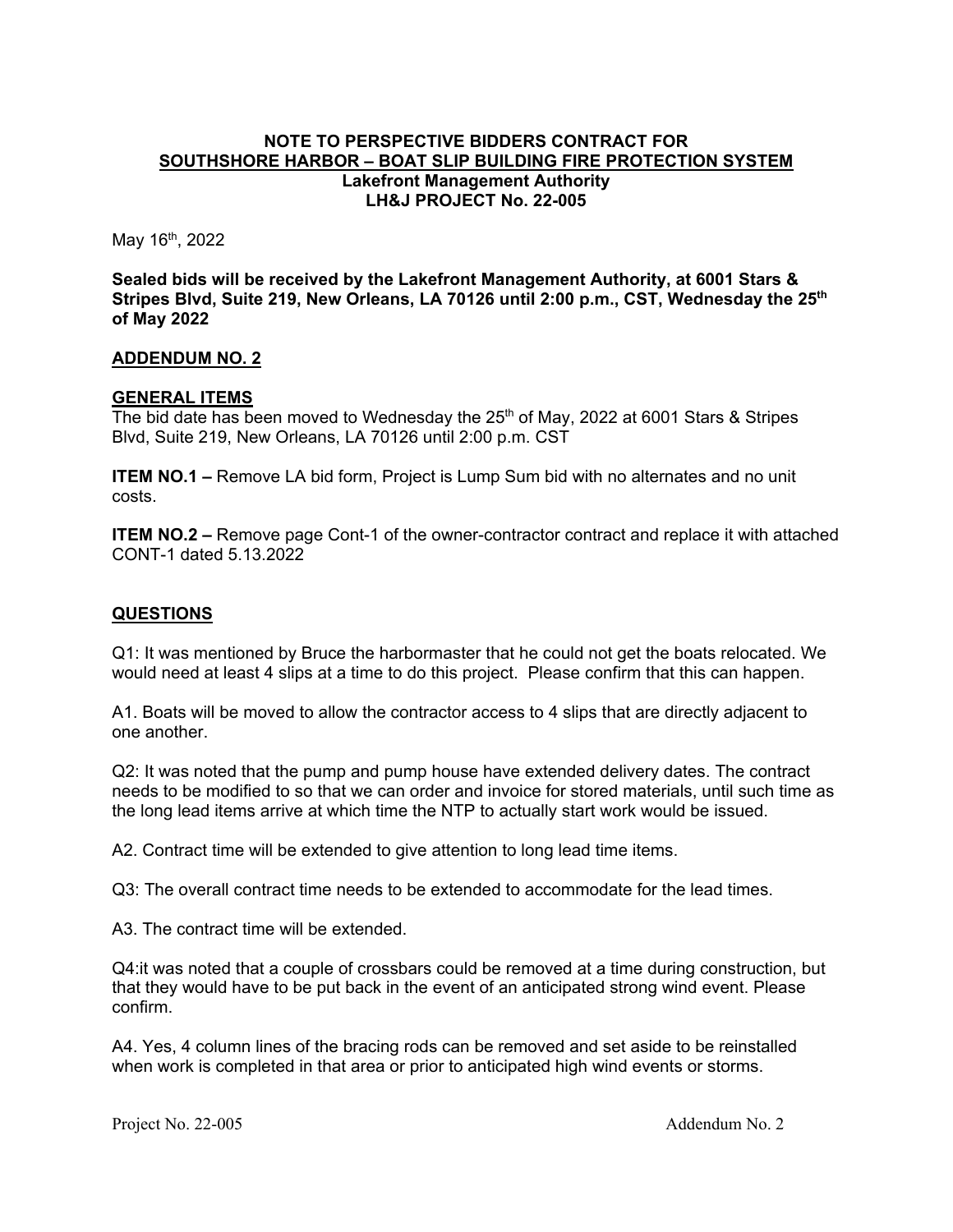Q5: We discussed the option of removing some metal wall panels and installing a permanent rolling door. If this is acceptable, please provide some details as to how you would like this done, along with a specification for O.H. Door.

A5. The option being considered if it is approved by the lakefront management authority details will be issued at a later date.

Q7: Is there any special procedure that needs to be followed as it relates to routing the new piping through the sheet piling?

A7. Piping should travel overhead through the metal siding panel and there won't be any piping in sheet panels.

Q8: Should the start of the project be delayed due to the tenant's structures, there needs to be a process by which to deal with material cost escalation.

A8. All tenant improvements and items will be cleared by Lakeshore Management Authority Staff prior issuance of contractor NTP.

Q9: Some items have a long lead time; can an assembly period be given?

A9. No Assembly period will be given but the contract time will be modified to allow for longer lead times.

Q10: The specs have a bid form that is blank, please add details or remove the line item bid form and specify lump sum.

A10. Bid form has been removed.

Q11: Who's responsibility is electrical? Owner or contractor? Please provide details on what owner will provide and what contractor is responsible for?.

A11. The owner will bring service to above grade directly adjacent to the platform as shown on FP-101 drawings in the one-line contractor to make connections to owner supplied line?

Q12: Does the contract time stated (135 calendar days) intended to include design, fire marshal review, & material procurement? Is there a separate assembly period anticipated to allow for these?

A12. All the items in the question will take place in the contract time. The contract time will be extended to consider long lead time items.

Q13: Is the intent to feed the new fire water tank from the fire line that feeds the existing sprinkler riser.

A13: The intent is for the firewater tank to be filled from the city water line serving this facility.

Q14: The drawing shows a 2  $\frac{1}{2}$ " hose valves on what appears to be a separate feed from the pump room. Is the intent to provide a manual dry standpipe system.

Project No. 22-005 **Addendum No. 2**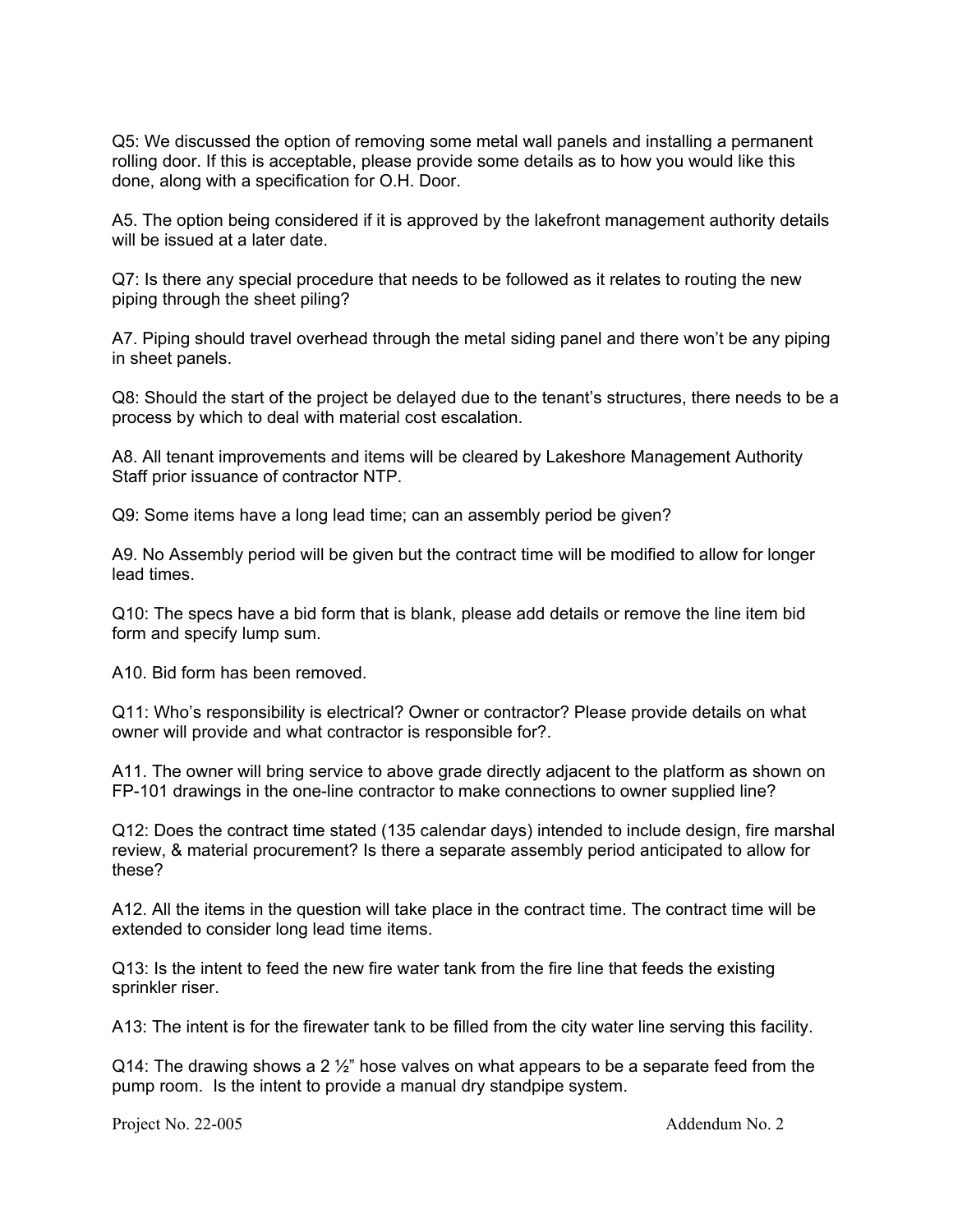A14: Intent is to furnish and install a stand pipe system in accordance with NFPA 303. NFPA 303 allows use of manual dry standpipes.

Q15: Will the piping from the underground stub-up to the fire water tank and from the firewater tank to the pump house require freeze protection (e.g. Heat tracing and or insulation)?

A15: Provide heat tracing and insulation as necessary to protect exposed piping from freezing. If no heat tracing is used, provide a minimum 3" flexible aerogel insulation per ASTM C1728-21. All exterior pipe insulation shall be protected with aluminum jacketing.

## **END OF ADDENDUM NO.2**